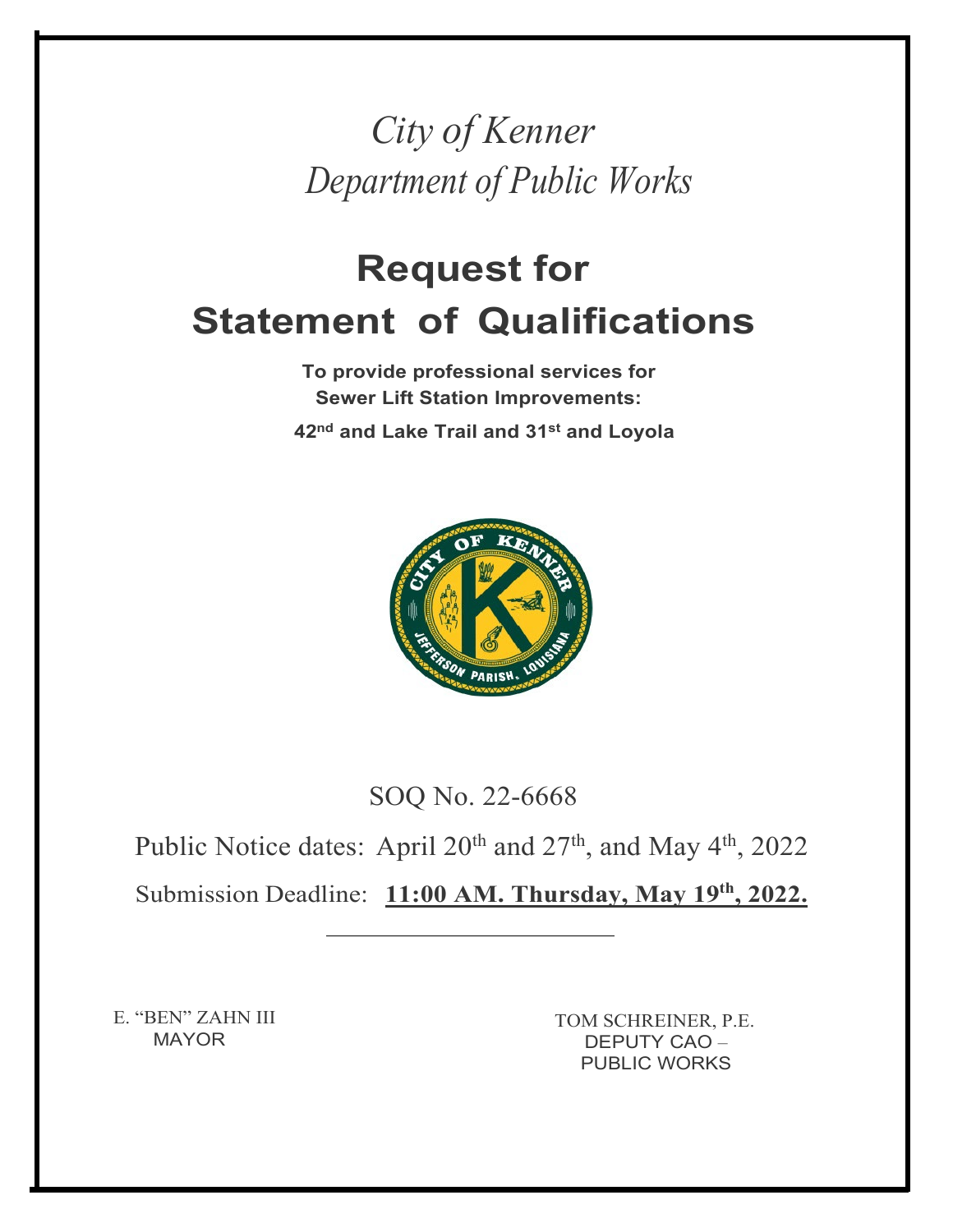#### **INDEX**

- Section I. Introduction
- Section II. Project Description
- Section III. Management and Professional Capacity
- Section IV. Compensation
- Section V. Minimum Requirements for Selection
- Section VI. Selection and Rating Criteria
- Section VII. Proposal Submission Requirements
- Section VIII. Attachments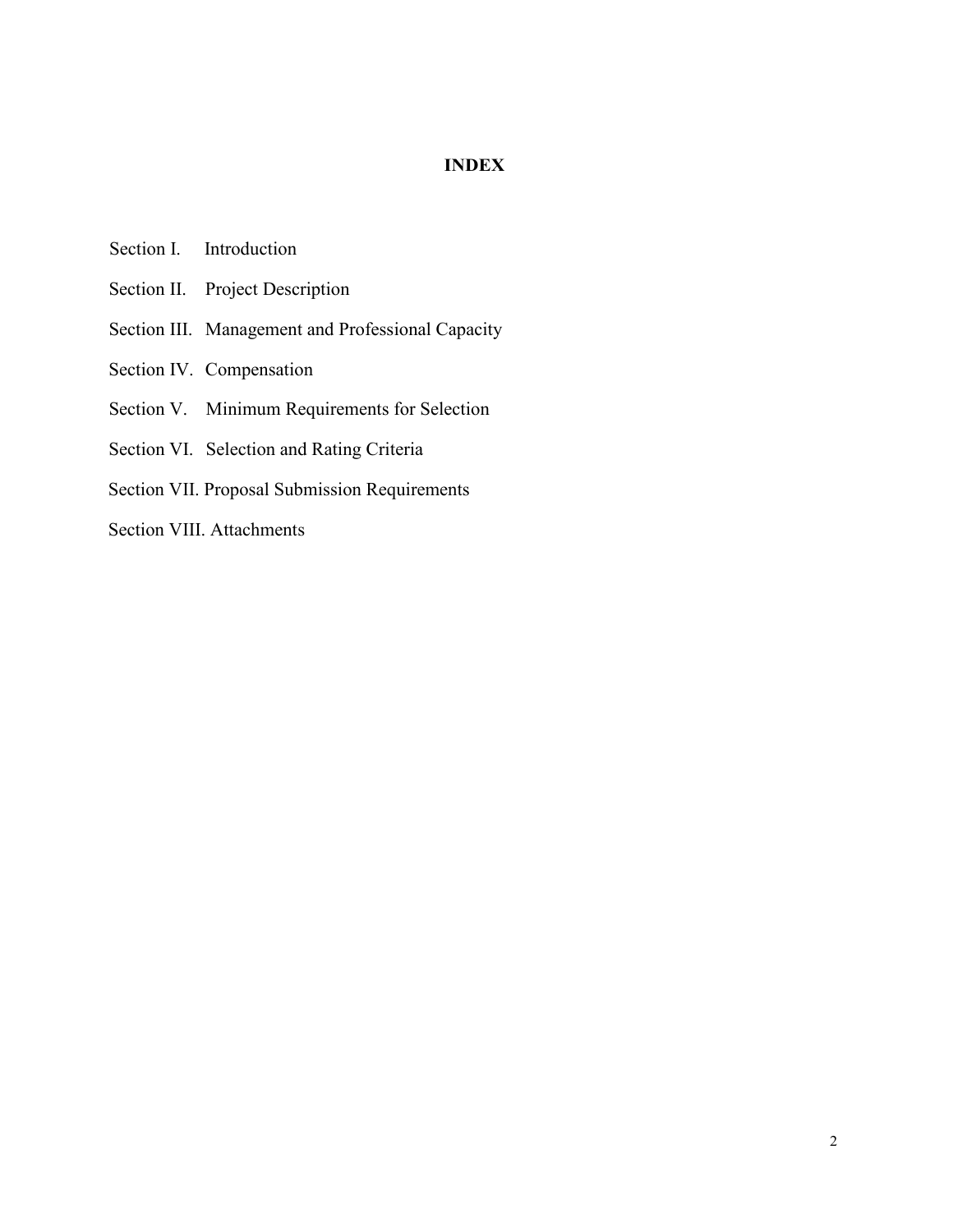#### **REQUEST FOR STATEMENT OF QUALIFICATIONS**

#### **Section I. Introduction**

The City of Kenner Department of Public Works is hereby soliciting Statements of Qualifications (SOQ) from Engineering firms interested and qualified to provide professional services for the following project funded in whole or part by an EPA Lake Pontchartrain Basin Restoration Program Grant:

#### **PROJECT NAME:** *Sewer Lift Station Improvements: 42nd and Lake Trail and 31st and Loyola*

The project consists of the selected persons or firms preparing topographic survey, preliminary and final design including plans, specifications, design calculations and opinion of probable construction cost for the Sewer Lift Station Improvements: 42nd and Lake Trail and 31st and Loyola.

This SOQ packet includes the project description, funding source and intended improvements of the proposed project, submission instructions and rating criteria.

Interested individuals or firms can obtain a copy of the Statement of Qualifications packets by emailing The City of Kenner Finance Department at [Fincontracts@kenner.la.us,](mailto:Fincontracts@kenner.la.us) or visiting [www.Kenner.la.us](http://www.kenner.la.us/) and [http://www.centralbidding.com.](http://www.centralbidding.com/) Completed packets are to be returned to the Finance Department at 1610 Rev. Richard Wilson Drive, Building D, Kenner, LA 70062 by hand, or by mail via USPS, Fed Ex, UPS, etc. no later than **11:00 AM. Thursday, May 19th, 2022.**

The City of Kenner reserves the right to reject any and all submissions.

Questions concerning this Statement of Qualifications process should be addressed to the City of Kenner Finance Department at [FinContracts@kenner.la.us](mailto:FinContracts@kenner.la.us).

#### **Section II. Project Description**

#### **PROJECT NAME***: Sewer Lift Station Improvements: 42nd and Lake Trail and 31st and Loyola*

This project will fund the surveying, engineering and design services required for the development of plans and specifications for upgrading the pumps, piping, and electrical controls for the 42nd and Lake Trail and 31<sup>st</sup> and Loyola Sewer Lift Stations. The work will require coordination with the City's Department of Public Works, Wastewater and Code Enforcement.

**Funding:** The project funding under this announcement will be for survey and design/engineering services only. This project is being funded by the EPA Lake Pontchartrain Basin Restoration Program FY20 Grant awarded to the City of Kenner and the City of Kenner's local match. The current amount budgeted is \$40,700.00.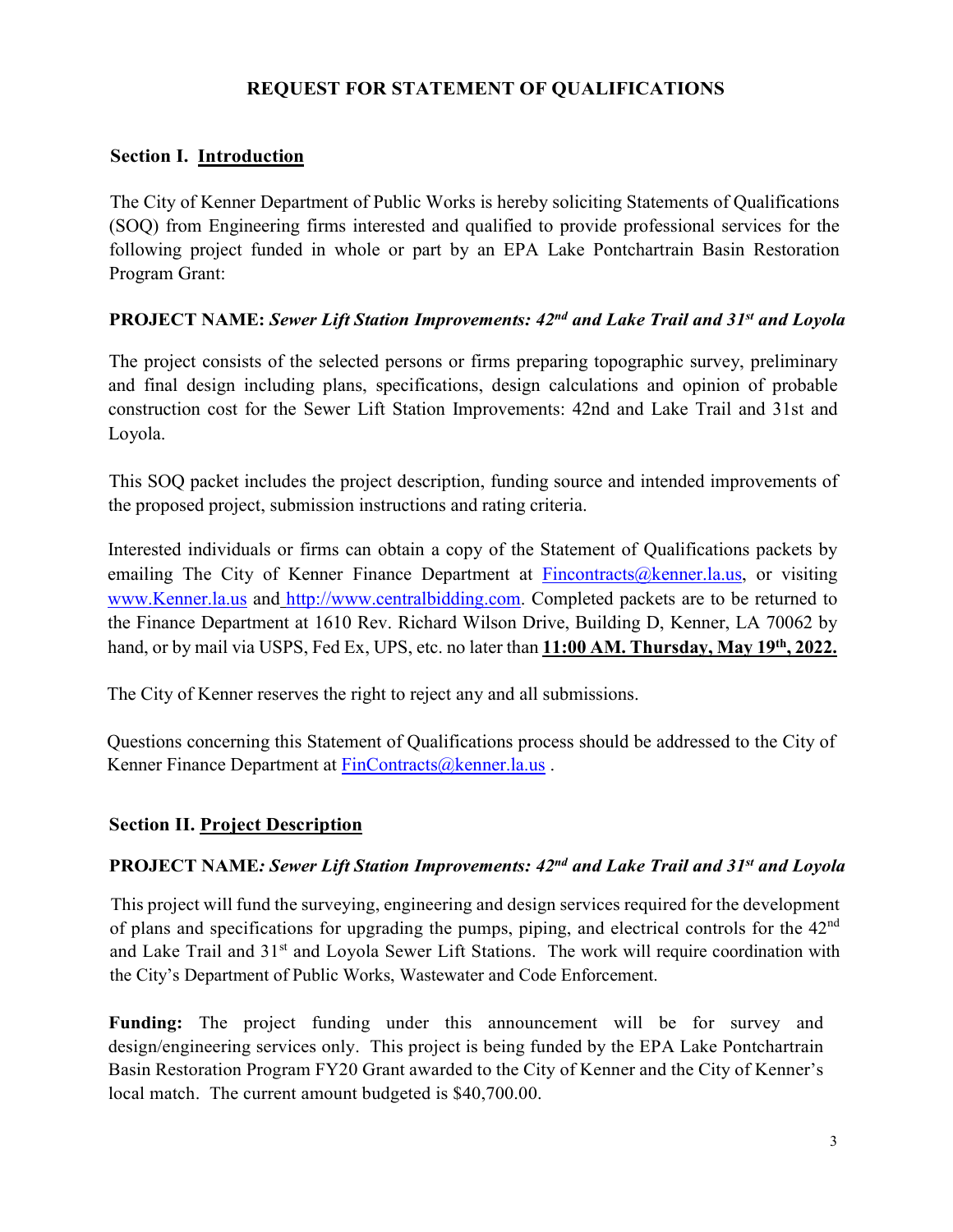#### **Section III: Management and Professional Capacity**

The level and scope of services of each project will be further defined and determined by the City of Kenner. The scope of services which the consultant must be prepared and qualified to provide are as follows:

- 1. Review the specifics of the project's requirements, special considerations, and all relevant information such as feasibility studies, state laws, regulatory codes and city ordinances, utility company standards and site conditions. Conduct on-site inspection with pertinent staff of the City ofKenner.
- 2. Collect data and prepare a topographic survey necessary for the sewer lift station design plans.
- 3. Prepare preliminary and final plans, specifications, design calculations and opinion of probable construction cost estimate for review by the City of Kenner and Sewer Program Manager.
- 4. Comply with all provisions of Executive Order 11246, entitled "Equal Employment Opportunity" as amended by Executive Order 11375, and as supplemented in the Department of Labor regulations (41 CFR, Part 60).
- 5. This project is proposed for funding in whole or part by the EPA Lake Pontchartrain Basin Restoration Program Grant, and is subject to all applicable federal rules and regulations pertaining to the funding source.

#### **Section IV. Compensation**

Compensation for the required services will be made on a lump sum fixed fee basis per individual work task. The City reserves the right to dictate method of payment.

All fees shall be negotiated with consultant by appropriate City Department personnel and shall be mutually agreeable to both parties.

#### **Section V. Minimum Requirements for Selection**

The City of Kenner will select the qualified firm(s) that is best suited for the proposed project, and will negotiate rates and estimated costs prior to award. The City reserves the right to select one or more persons/firms for any anticipated/proposed work.

The persons or firms under consideration shall have at least one (1) Registered Professional Civil Engineer in the State of Louisiana with a minimum of ten (10) years of verifiable experience in sanitary sewer lift station design.

The persons or firms under consideration shall have at least one (1) Register Professional Land Surveyor in the State of Louisiana with a minimum of ten (10) years of verifiable experience.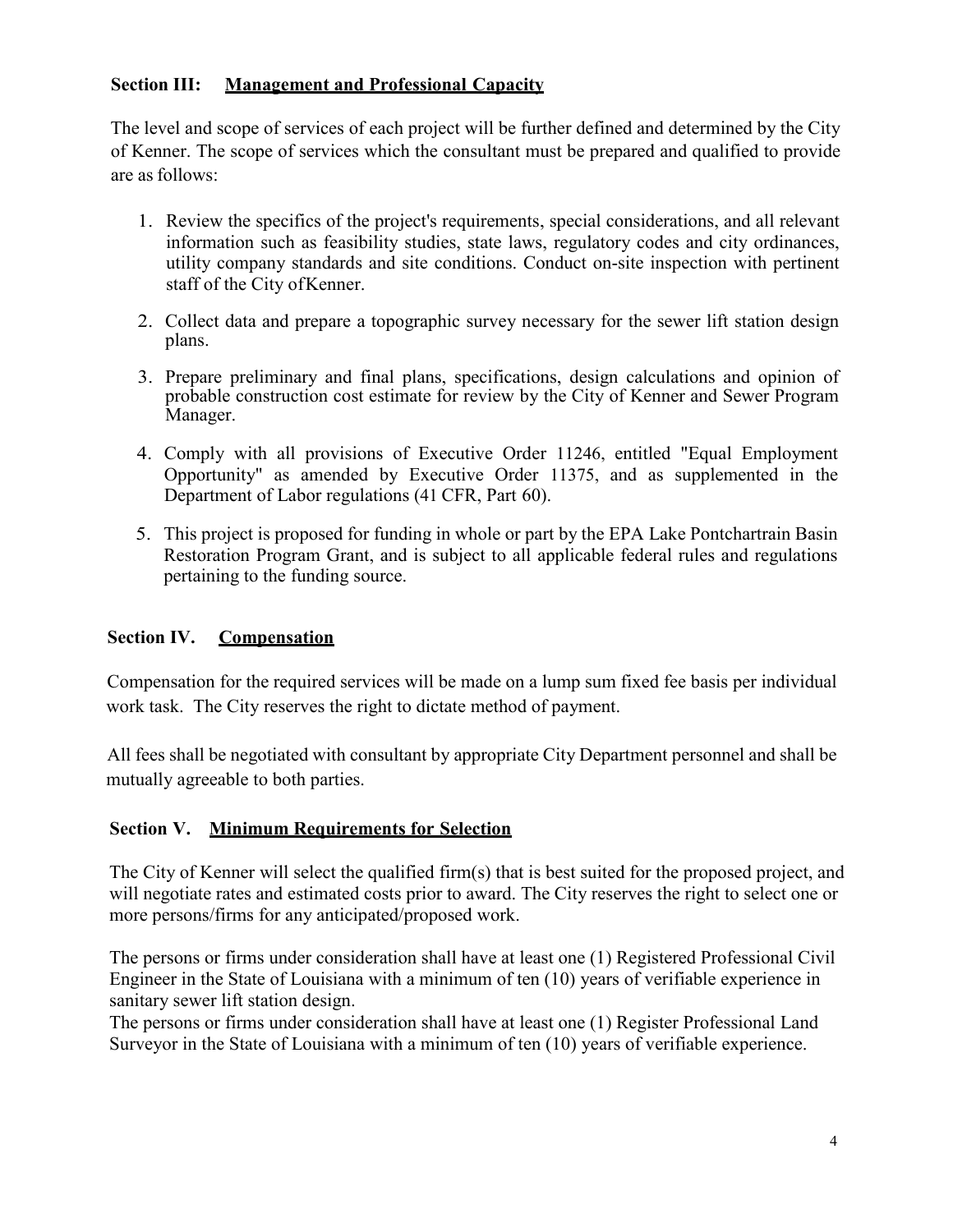The persons or firms under consideration must also employ a full-time supporting technical and clerical staff.

The firms submitting a Statement of Qualification must identify all sub-consultant firms which they expect to use to provide professional services, and submit a Statement of Qualifications form for each sub-consultant firm.

Upon selection, the successful firm must produce insurance certificates to the City of Kenner per Attachment C.

#### **Section VI. Selection and Rating Criteria**

All proposals will be scored and ranked in accordance with the selection and rating criteria contained herein with the highest rated consultant being awarded a contract provided that they are not on the State/Federal consolidated list of debarred contractors

The following criteria will be used to evaluate the Statement of Qualifications of the firms submitting:

- **1.** Professional training and experience of Key Personnel both generally and in relation to the type and magnitude of work required for the particular project- **25 points**
- **2.** Past performance by the person or firm on public contracts, i.e. experience federally funded programs or projects including any problems with time delays, cost overruns, and/or design inadequacies in prior projects for which said person or firm was held to be at fault, as evidenced by documentation provided by the administration - **15 points**
- **3.** The nature, quantity, and value of City work previously performed and presently being performed by the person and/or firm submitting, with the intent being to provide maximum opportunity for different firms to work for the city - **15points**
- **4.** Capacity for timely completion of the work, taking into consideration the person's or firms current and projected workload and professional and support manpower - **15 points**
- **5.** Location of the principal office where work will be performed, with preference being given to persons or firms with offices located within a 20 mile radius of the City of Kenner - **10 points**
- **6.** The size of the firm based on the number of personnel, as related to project requirements and/or scope **-10 points**
- **7.** Past and current professional accomplishments for which references from clients or former clients and information gathered by inspection of current or recent projects may be considered - **10 points.**

#### **TOTAL POSSIBLE POINTS 100**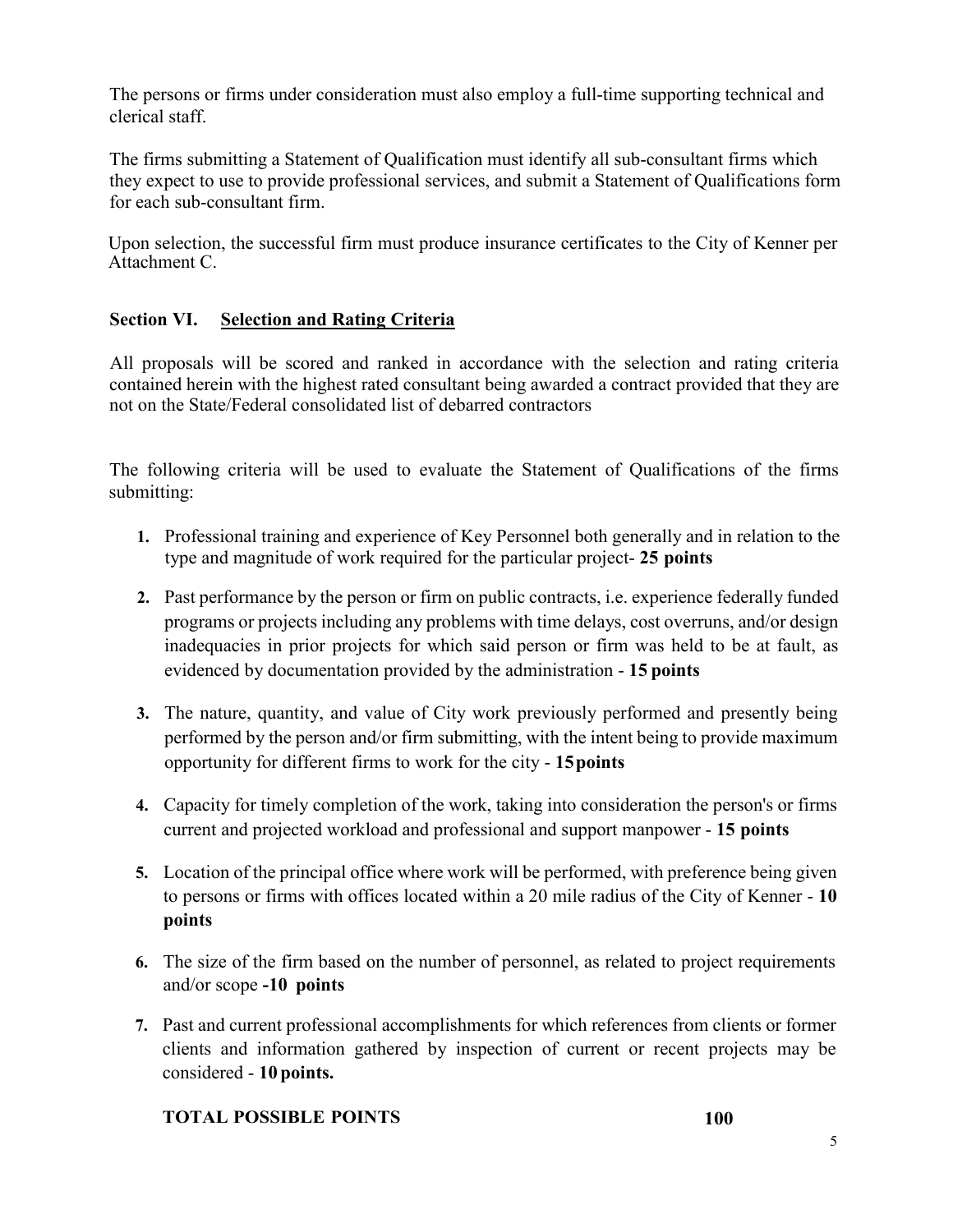#### **Section VII. Proposal Submission Requirements**

Submittals will include your firm's qualifications pertaining to engineering design, grant/project and construction management.

All firms (including sub-consultants) must submit a Statement of Qualifications in Standard Form 255 Format. Interested firms must submit one (1) original and four (4) copies of this Statement of Qualifications to the City of Kenner Finance Department 1610 Rev. Richard Wilson Drive, Kenner, LA 70062. Completed packets are to be submitted no later than **11:00 AM. Thursday,** May 19<sup>th</sup>, 2022. No submittals will be accepted after this deadline.

A complete submission packet must include:

- a. Statement of Qualifications Coverpage
- b. Statement of Qualifications Standard Form 255 Format
- c. Certificate of Submission
- d. Corporate Resolution
- e. Affidavit

All proposals should be submitted in a sealed envelope with the attached cover sheet attached securely to the outside of the sealed envelope. **See Attachment A.**

Statements of Qualifications will be evaluated on the basis of written materials. One (1) original and four (4) copies are required. The City of Kenner proposal review committee will review and rate all proposals received. No on-site interviews will be conducted. Telephone interviews may be conducted. Questions concerning this Statement of Qualifications process should be addressed to the City of Kenner Finance Department at [FinContracts@kenner.la.us](mailto:FinContracts@kenner.la.us)

| <b>Section VIII.</b> | <b>Attachments</b>                                       |
|----------------------|----------------------------------------------------------|
| <b>ATTACHMENT A</b>  | SOQ Submission Cover Sheet                               |
| <b>ATTACHMENT B</b>  | Statement of Qualifications - Standard Form 255 Form     |
| <b>ATTACHMENT C</b>  | Insurance requirements for Professional and A/E services |
| <b>ATTACHMENT D</b>  | Certificate of Submission                                |
| <b>ATTACHMENT E</b>  | Corporate Resolution                                     |
| <b>ATTACHMENT F</b>  | Affidavit                                                |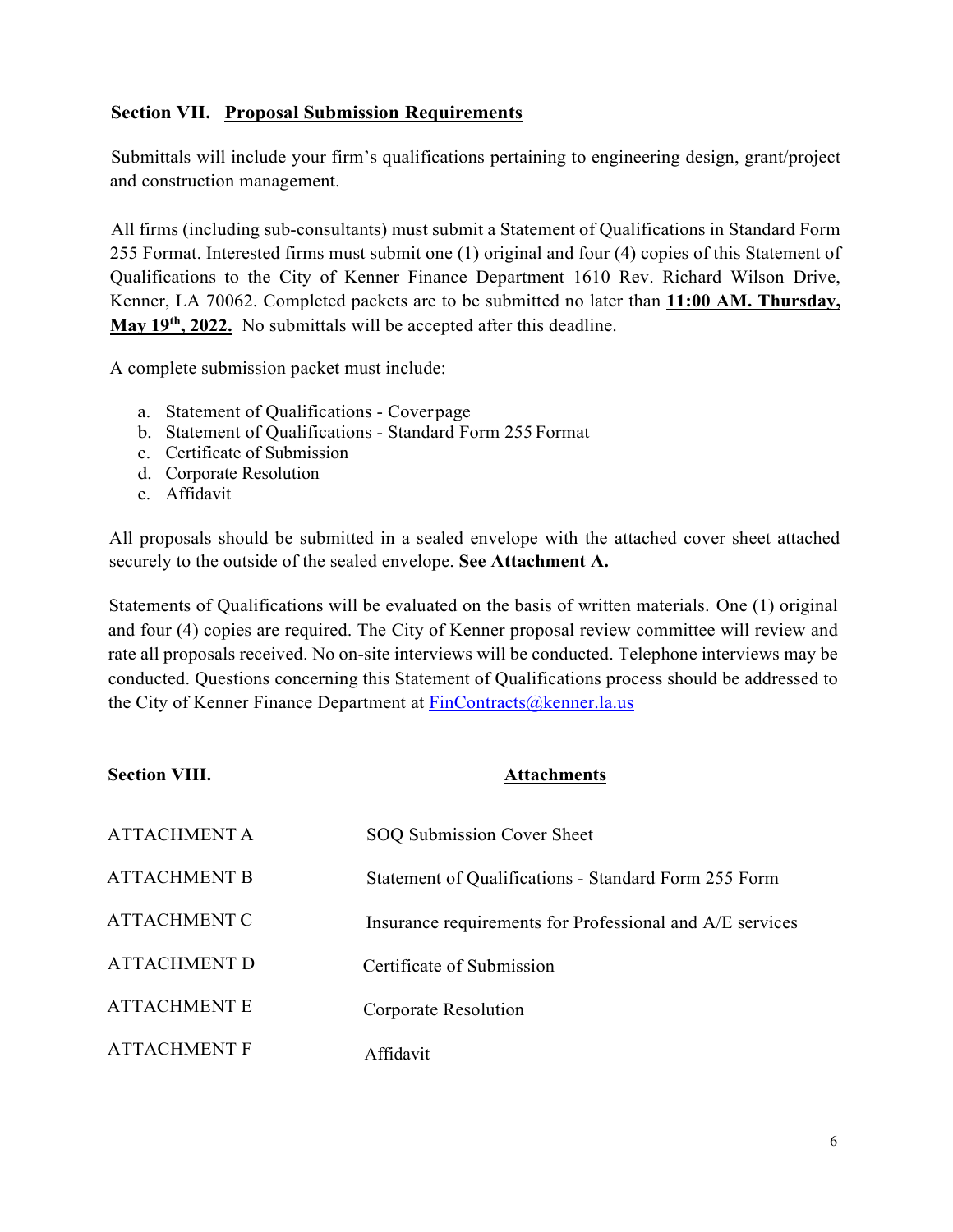**ATTACHMENT A**

# **Cover Sheet**

## **Statement of Qualifications**

**From:**

(Name of Individual or Firm)

## **Project Name: Sewer Lift Station Improvements: 42nd and Lake Trail and 31st and Loyola**



### **SOQ NO. 22-6668**

#### PROPOSAL RECEIPT DATE: Thursday, May 19th, 2022.

PROPOSAL RECEIPT TIME: 11:00 A.M.

**SUBMITTED TO: CITY OF KENNER, FINANCE DEPARTMENT** 1610 REV. RICHARD WILSON DRIVE KENNER, LOUISIANA 70062 (504) 468-7261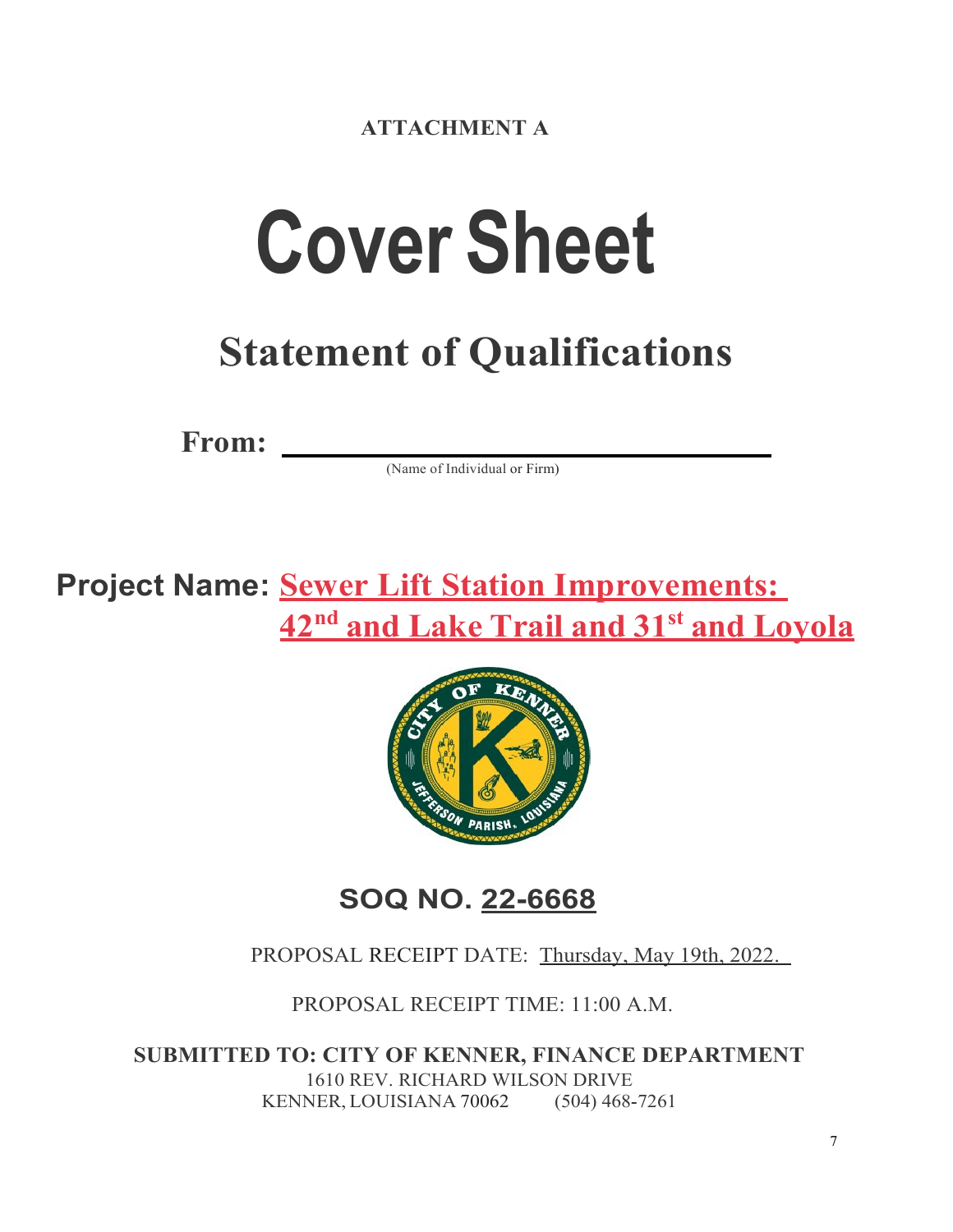#### **ATTACHMENT B**

STANDARD FORM 255 **Architect-Engineer and Related Services Questionnaire**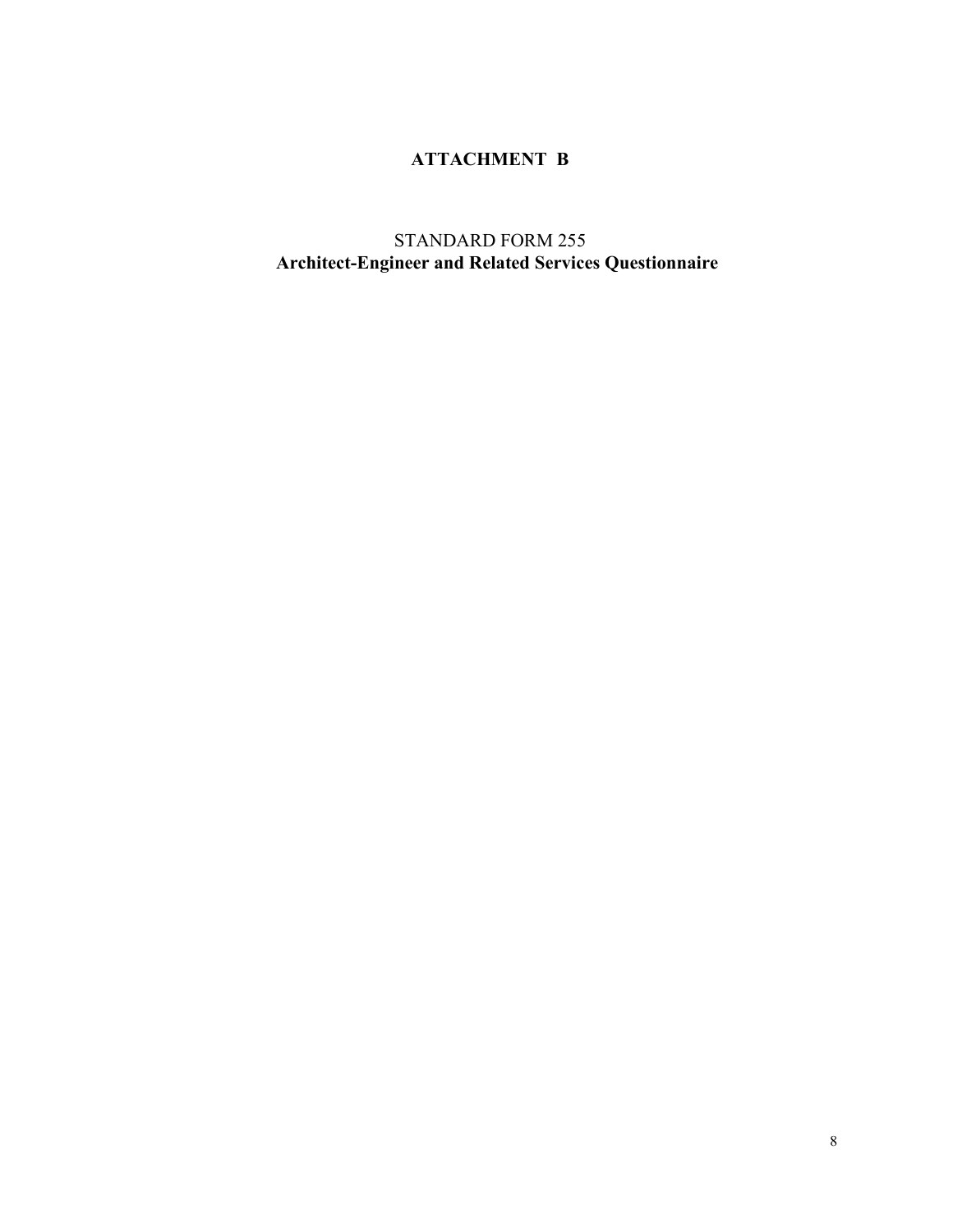#### **ATTACHMENT C**

#### **CITY OF KENNER**

#### **PROFESSIONALENGINEERINGSERVICES CONTRACT INSURANCESPECIFICATIONS**

#### **I. INSURANCE REQUIREMENTS:**

THE ENGINEER IS CAUTIONED TO ASSURE THAT THETOTAL INSURANCE REQUIREMENTS FOR THIS CONTRACT ARE THOROUGHLY REVIEWED, UNDERSTOOD AND MET. THE CITY OF KENNER (HEREIN AFTER REFFERRED TO AS KENNER) THROUGH ITS RISK MANAGEMENT CONSULANT WILL THOROUGHLY REVIEW THE COMPLETE INSURANCE DOCUMENTATION SUBMITTED. FAILURE TO COMPLY WITH THE TERMS AND CONDITIONS MAY BE GROUNDS FOR REJECTION OF AND/OR REFUSAL TO AWARD A CONTRACT. COVERAGES CANNOT EXCLUDE SERVICES PROVIDED TO CITY OF KENNER.

#### **A. GENERAL:**

The following insurance requirements shall be provided and shall apply on a primary basis, KENNER shall be excess and non-contributing. Latitude is given to the ENGINEER. The total limit of insurance must be equal to or greater than the minimum acceptable limits indicated below. If any policies contain deductible or self-insurance retention, then the evidence of insurance for those policies shall disclose the deductible/ retention amount. The maximum deductible or retention amount allowed for the ENGINEER for this Contract shall be no more than \$10,000. Additionally, each line of insurance may have its own set of requirements that must be met. Where indicated "(If applicable)", coverage will be required if it is necessary for the ENGINEER to perform Work in an environment that requires that specific coverage. **"CLAIMS MADE" POLICIES OF INSURANCE ARE NOT ACCEPTABLE** for auto liability, general liability, employers' liability, and umbrella liability, if applicable.

#### **B. INSURANCE:**

Insurance obtained and maintained in the name of the ENGINEER shall contain the following coverages and limits**:**

#### **1. WORKERS' COMPENSATION:**

- a. State Act Louisiana Statutory Requirements; provide Other States coverage; if applicable
- b. Employers Liability with Minimum acceptable limits of: \$1,000,000/\$1,000,000/\$1,000,000;
- c. Waiver of subrogation to include both written and oral contracts in favor of The City of Kenner, its elected and appointed officials, agents, directors, servants, employees, volunteers, and any other entities who may require waivers by specific contract;
- d. Thirty (30) days prior written notice of cancellation, non-renewal or adverse material change.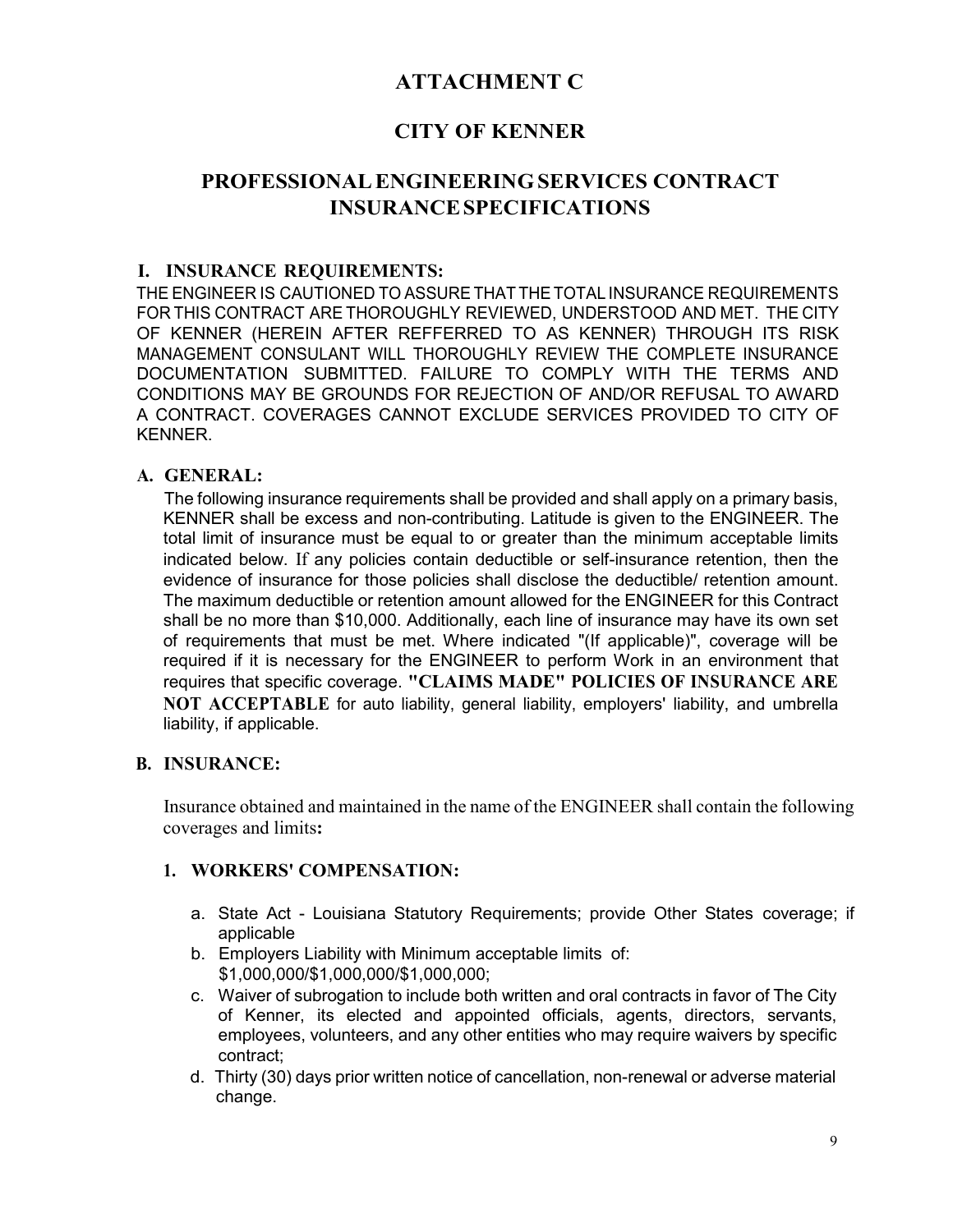#### **2. GENERAL LIABILITY:**

- a. Commercial General Liability Form CG 0001 or pre-approved equivalent;
- b. Minimum acceptable limits of \$1,000,000 per occurrence; \$2,000,000 aggregate;
- c. Amendment Aggregate limits of Insurance (per project), [CG 25 03] 9 (edition 11 85)

or the most recent edition in use in Louisiana or pre-approved equivalent;

- d. Fire Legal Liability Coverage in the amount of \$300,000 per occurrence, \$1,000,000 aggregate.
- e. Additional Insured endorsement in favor of The City of Kenner, its elected and appointed officials, agents, directors, servants, employees and volunteers on [CG 20 10 Form B (edition 11 85) or CG 2026 (edition 11 85)];
- f. Waiver of Transfer of Rights of Recovery Against Others to Us to include both written and oral contracts in favor of The City of Kenner, its elected and appointed officials, agents, directors, servants, employees, and volunteers;
- g. Thirty (30) days prior written notice of cancellation, non-renewal or adverse material change.

*Note: The general liability coverage's shall not exclude any standardized coverage included in the required basic form or limit Contractual Coverage's for this Contract in any way that would prohibit or limit the reporting of any claim or suit and the subsequent defense and indemnity that would normally be provided by the policy. General liability shall include coverage under the fire legal liability and premises medical payments sections.*

#### **3. AUTO LIABILITY:**

- a. Minimal acceptable limit: \$500,000 Combined Single Limits;
- b. Liability coverage to be provided for Any Auto; or for All Owned autos and Hired and Non-owned Autos;
- c. Additional Insured endorsement in favor of The City of Kenner, its elected and appointed officials, agents, directors, servants, employees, and volunteers;
- d. Waiver of Transfer of Rights of Recovery Against Others to Us to include both written and oral contracts in favor of The City of Kenner, its elected and appointed officials, agents, directors, servants, employees, and volunteers;
- e. Thirty (30) days prior written notice of cancellation, non-renewal or adverse material change.

#### **4. PROFESSIONAL LIABILITY:**

- a. Minimal acceptable limits: \$3,000,000 Per Loss; \$3,000,000 aggregate.
- b. If written on a Claims-Made basis, the retroactive date of coverage shall be no later than the inception date of the claims made coverage;
- c. Any retrospective date applicable to coverage will be maintained or an extended discovery period will be exercised for a period of three (3) years beginning when the Work is completed;
- d. Sixty (60) days prior written notice of cancellation, non-renewal or adverse Material change;
- e. This insurance shall provide primary coverage for claims and/or suits which may arise out of or result from the ENGINEER'S scope of Work as described in the Contract and its amendments; and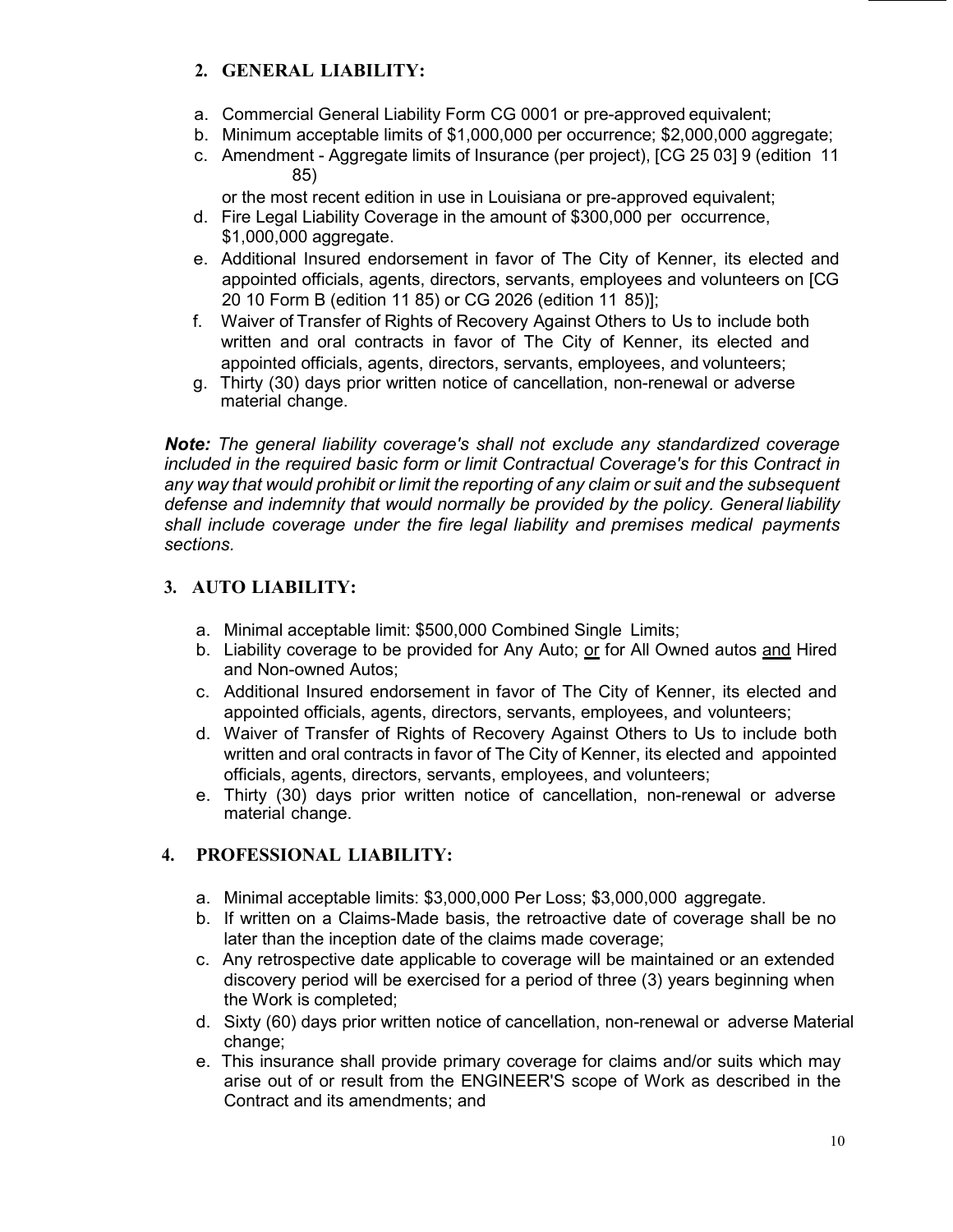f. KENNER shall have the right to request a copy of loss runs associated with the current in force policy to determine if the policy limits have been impaired to an unacceptable level.

#### **II GENERAL SPECIFICATIONS**

#### **A. Engineer's Liability Insurance:**

The ENGINEER shall purchase in its name and maintain at its sole cost and expense such liability and other insurance as set out in the insurance requirements of this Contract. This insurance will provide primary coverage for claims and/or suits which may arise out of or result from the ENGINEER's performance and furnishing of the Work, whether it is performed by the ENGINEER, any subcontractor, partner, supplier, or by anyone directly or indirectly employed by any of them to perform or furnish any of the Work, or by anyone for whose acts any of them may be liable and shall name The City of Kenner, its elected and appointed officials, agents, directors, servants, employees, and volunteers as an additional insured there under. Additionally, the ENGINEER should be aware of and comply with any requirements of its own insurance policies.

The ENGINEER shall require all subcontractors to maintain, in limits equal to or greater than ENGINEER's, the same insurance coverage for Work performed or materials provided for the Work. The ENGINEER shall insert this requirement in all contracts or agreements written and/or oral with all entities and/or persons who perform any Work under this Contract. At no time shall the ENGINEER allow any subcontractors to perform Work without the required types and limits of insurance coverage.

#### **B. General Requirements:**

#### 1. **Qualifications of Insurers**:

*a.* All insurance coverages required for this Contract are to be purchased and maintained by the ENGINEER from insurance companies that are duly licensed by the State of Louisiana to issue insurance policies for the limits and coverages so required. Such insurance companies utilized are to have a minimum rating of A VI as of the most currently published *A.M. Best Guide.*

b. If the insurance company providing any insurance coverage furnished by the ENGINEER is declared bankrupt, becomes insolvent, has its right to do business in Louisiana terminated, or it ceases to meet the requirements of this Contract, the ENGINEER shall, within thirty (30) days thereafter, substitute another insurance company(s) acceptable to KENNER. KENNER reserves the right to mandate cessation of all Work until the receipt of acceptable replacement insurance.

2. **Partnerships**: If the ENGINEER is a partnership then the evidence of all primary and excess liability insurance required to be maintained during the term hereunder shall be furnished in the name of the partnership. Evidence of continuing primary commercial general liability insurance, which shall remain in effect in the name of partnership shall also befurnished.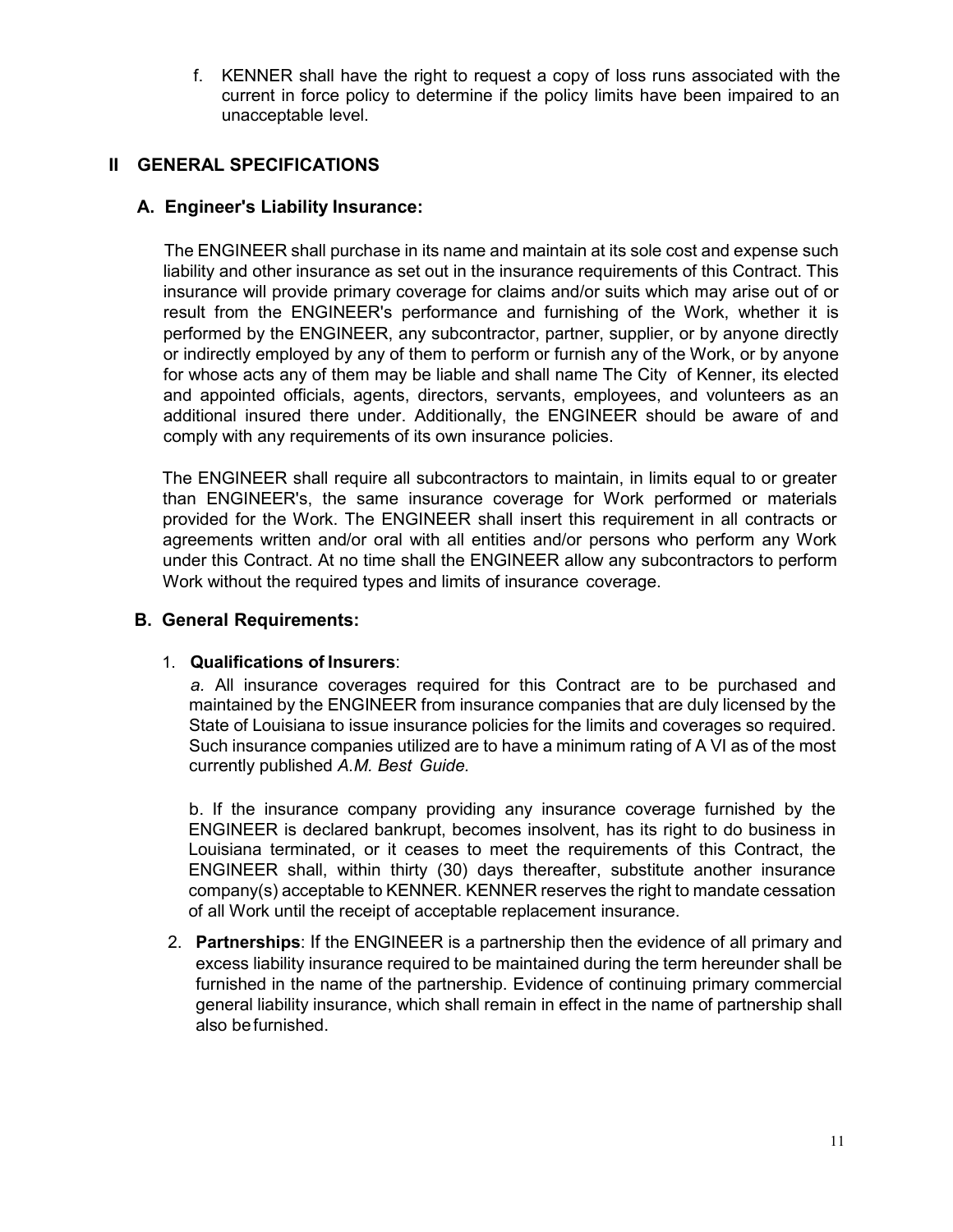#### 3. **Certificates of Insurance/Policies ofInsurance**:

- a. The ENGINEER shall deliver to KENNER certificates of insurance, with copies to each additional insured identified in the Contract, evidencing all insurance which the ENGINEER has purchased and shall maintain in accordance with this Contract. In order to avoid confusion and/or delays in the progress of the Contract it is mandatory that within ten (10) days after the notification of the award of the Contract, the ENGINEER shall furnish to KENNER the certificates of insurance as required in this Contract. It is imperative that the certificates show all form numbers and edition dates and that all certificates are in compliance with this Contract. Where Insurance Service Office (ISO) or National Council on Compensation Insurance (NCCI) forms do not provide the coverage, then, at a minimum, "sample" or "draft" policies and/or forms and endorsements shall be furnished to KENNER attached to the certificate. KENNER reserves the right to require a complete copy of all policies, forms and endorsements, if it is deemed necessary.
- b. Except for those insurance policies which require a "per project" aggregate all certificates of insurance for policies that contain an aggregate limit must be accompanied by a statement that the aggregate limit is not impaired, or, if the aggregate limit is impaired, to what extent. KENNER may require that any impaired aggregate(s) be replenished in its favor prior to commencement of Work and/or during the progress of the Work.
- c. If the ACORD Certificate of Insurance Form is used, the cancellation portion of the Certificate is to be modified by deleting the words "endeavor to" which appear before the number of cancellation days and by deleting the phrase "but failure....agents or representatives." The Certificate shall also be modified by stipulating that KENNER will receive thirty (30) days prior written notice of any material adverse change(s) to and/or non-renewal of the respective policy (s). All certificates of insurance shall list all endorsements attached to the respective policies and if the listed endorsements are not ISO and/or NCCI forms then a copy of the endorsements is to be attached to the respective Certificate of Insurance. KENNER reserves the right to request removal of any endorsement(s) that it finds jeopardizes its own insurance portfolio. KENNER reserves the right to request certified copies of any policy(s) evidenced by the Certificate(s) of Insurance. The requested certified copies should be provided to KENNER within ten (10) days of the written request.
- 4. **Objection by KENNER**: If KENNER has any objection to the coverage afforded by or any other provisions of the insurance required to be purchased and maintained by the ENGINEER in accordance with the insurance requirements for the Work on the basis of non-conformance with the Contract, KENNER shall notify the ENGINEER in writing within fifteen (15) days after receipt of the Certificates. The ENGINEER shall provide a written response to KENNER's objections within ten (10) days from the date of the letter request.

**The ENGINEER'S Failure**: Upon failure of the ENGINEER or his subcontractor to purchase, furnish, deliver or maintain such insurance as required herein, at the election of KENNER, the Contract may be forthwith declared suspended, discontinued, or terminated. Failure of the ENGINEER to purchase and maintain insurance shall not relieve the ENGINEER from any liability under the Contract, nor shall the insurance requirements be construed to conflict with the obligations of the ENGINEER concerning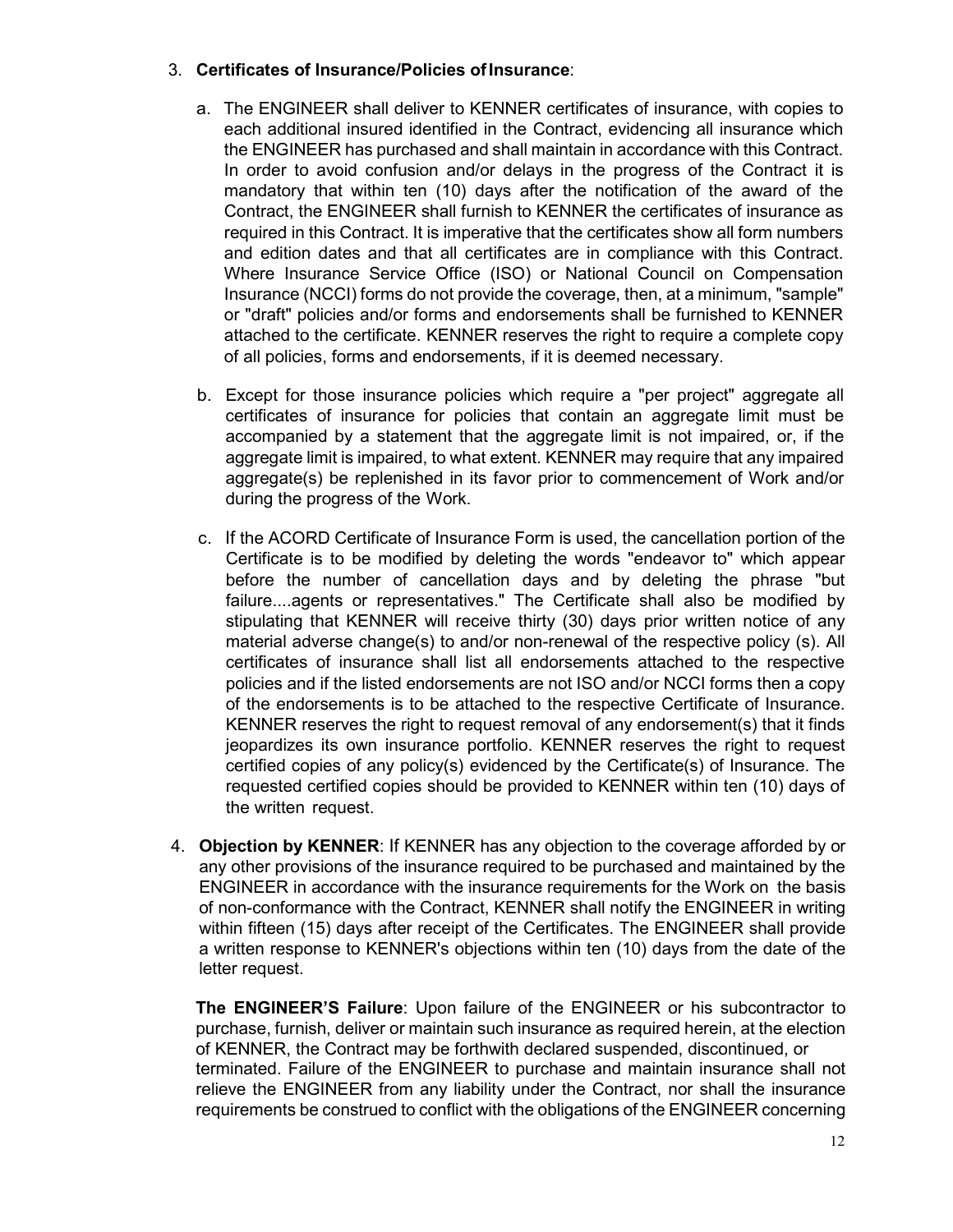indemnification.

- 5. **No waiver of liability:** Acceptance of evidence of the insurance requirements by KENNER in no way relieves or decreases the liability of the ENGINEER for the performance of the Work under this Contract. Additionally, the ENGINEER is responsible for any losses, expenses, damages, claims and/or suits and costs of any kind which exceed the ENGINEER's limits of liability or which may be outside the coverage scope of the ENGINEER's insurance policies. The insurance requirements outlined in this Contract shall in no way be construed to limit or eliminate the liability of the ENGINEER that may arise from the performance of Work under thisContract. The ENGINEER's coverage is to be primary for any and all claims and/or suits related to or arising from the Work and any of the insurance coverage(s) maintained by KENNER is/are to be deemed as excess of the ENGINEER's insurance coverage and shall not contribute with or to it in any way.
- 6. **No Recourse Against KENNER:** The insurance companies issuing the policies shall have no recourse against KENNER for payment of any premiums, deductibles, retentions or for assessments under any form or policy. These shall be borne by and be the sole responsibility of the ENGINEER.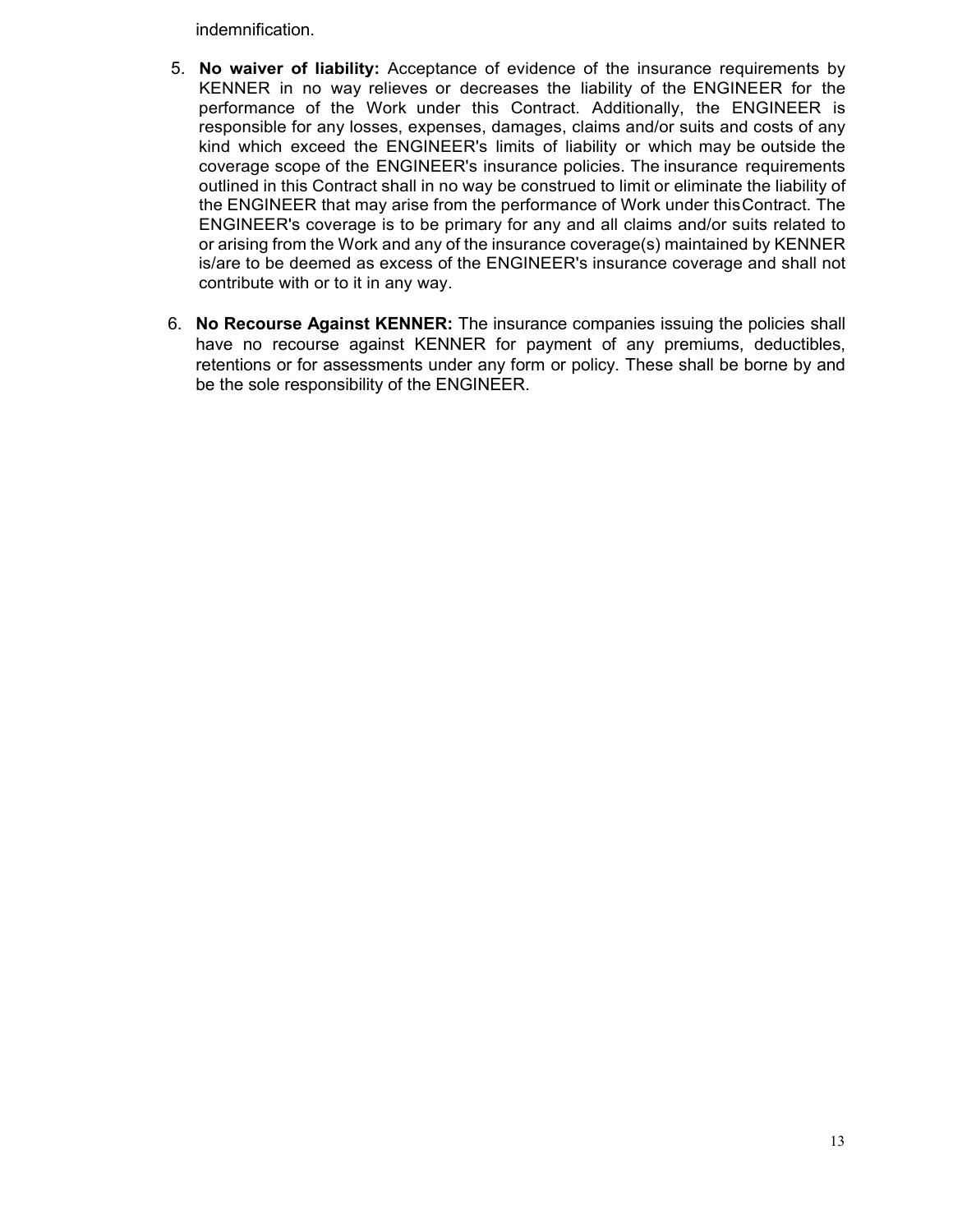#### **ATTACHMENT D**

#### **CERTIFICATION OF SUBMISSION**

This SOQ must be signed by an authorized Representative of the Company/Firm for the Submission to be valid. Signing indicates that you certify compliance with all instructions, terms, conditions, and specifications and further certifies that the person signing this SOQ and submitting the Response is duly authorized to act on behalf of the company. Furthermore, a copy of a corporate resolution, certificate of authority, affidavit or any document verifying the requisite authority must be provided in the Response.

| (Type or Print Name of Person Authorized to Sign) |                    |             |              |  |  |  |  |  |
|---------------------------------------------------|--------------------|-------------|--------------|--|--|--|--|--|
|                                                   |                    |             |              |  |  |  |  |  |
|                                                   |                    |             |              |  |  |  |  |  |
| (Company Name)                                    |                    |             |              |  |  |  |  |  |
|                                                   |                    |             |              |  |  |  |  |  |
|                                                   |                    |             |              |  |  |  |  |  |
|                                                   | (Street Address)   |             |              |  |  |  |  |  |
|                                                   |                    |             |              |  |  |  |  |  |
|                                                   | (City, State, Zip) |             |              |  |  |  |  |  |
|                                                   |                    |             |              |  |  |  |  |  |
|                                                   |                    |             |              |  |  |  |  |  |
| (Email                                            |                    |             |              |  |  |  |  |  |
|                                                   |                    |             |              |  |  |  |  |  |
|                                                   |                    |             |              |  |  |  |  |  |
| (Area Code)                                       | (Phone Number)     | (Area Code) | (Fax Number) |  |  |  |  |  |
|                                                   |                    |             |              |  |  |  |  |  |
|                                                   |                    |             |              |  |  |  |  |  |
| (Signature of Person Authorized to Sign)          |                    |             |              |  |  |  |  |  |
|                                                   |                    |             |              |  |  |  |  |  |
| (Title of Person Authorized to Sign)              |                    |             |              |  |  |  |  |  |
|                                                   |                    |             |              |  |  |  |  |  |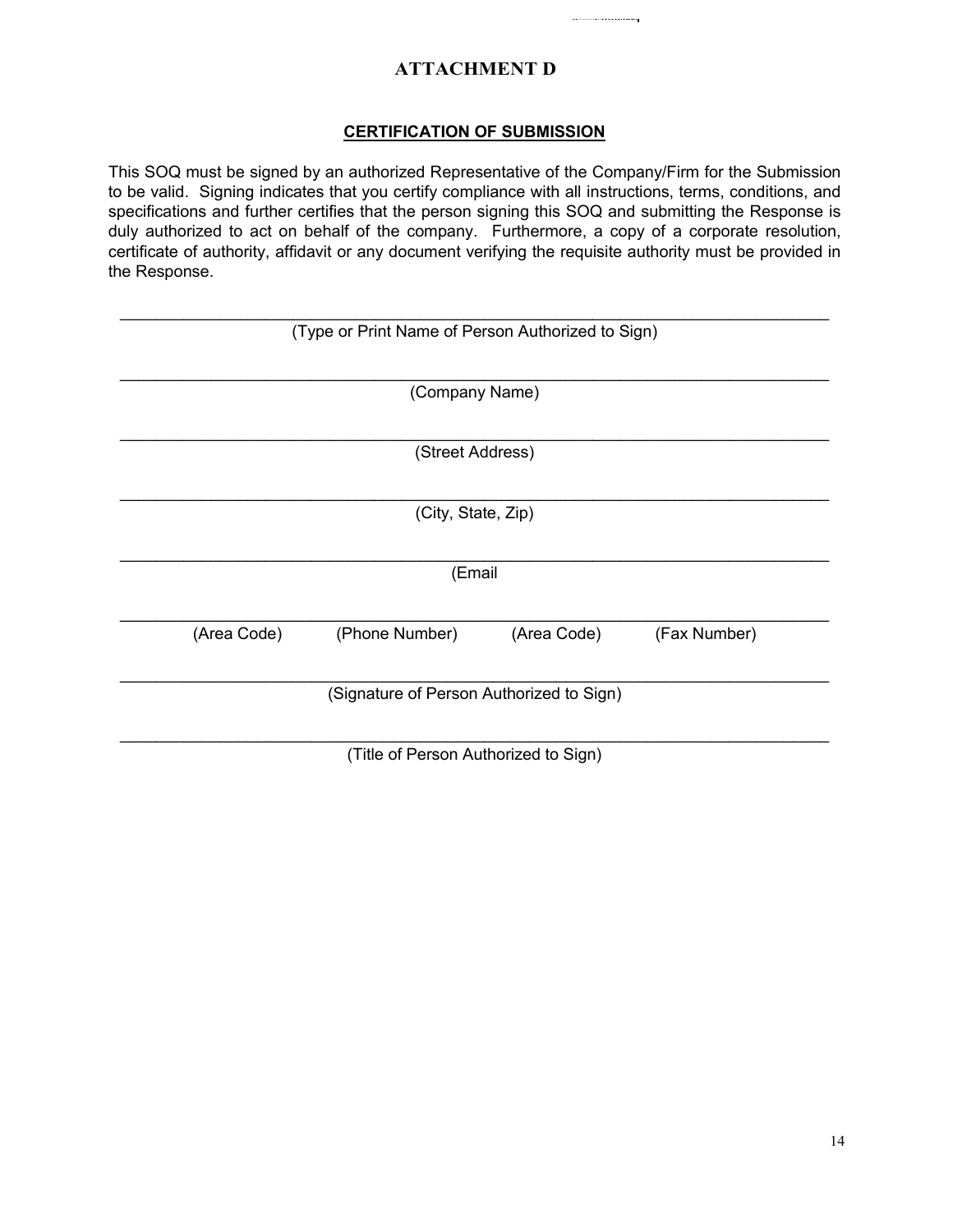#### **ATTACHMENT E**

#### **CORPORATE RESOLUTION**

| Excerpt           | from | minutes                                                      | оf | meeting | оf | the | Board | оf | <b>Directors</b>                                                                                                                                                                                                                                                                                                                                                                                                                                                                                                                                                                                                                                                                                                                                                       | оf |
|-------------------|------|--------------------------------------------------------------|----|---------|----|-----|-------|----|------------------------------------------------------------------------------------------------------------------------------------------------------------------------------------------------------------------------------------------------------------------------------------------------------------------------------------------------------------------------------------------------------------------------------------------------------------------------------------------------------------------------------------------------------------------------------------------------------------------------------------------------------------------------------------------------------------------------------------------------------------------------|----|
| Incorporated.     |      |                                                              |    |         |    |     |       |    |                                                                                                                                                                                                                                                                                                                                                                                                                                                                                                                                                                                                                                                                                                                                                                        |    |
|                   |      | At the meeting of Directors of                               |    |         |    |     |       |    | , duly noticed and held on                                                                                                                                                                                                                                                                                                                                                                                                                                                                                                                                                                                                                                                                                                                                             |    |
|                   |      |                                                              |    |         |    |     |       |    | , a quorum being there present, on motion duly made and                                                                                                                                                                                                                                                                                                                                                                                                                                                                                                                                                                                                                                                                                                                |    |
| seconded. It was: |      |                                                              |    |         |    |     |       |    |                                                                                                                                                                                                                                                                                                                                                                                                                                                                                                                                                                                                                                                                                                                                                                        |    |
| RESOLVED. That    |      |                                                              |    |         |    |     |       |    | be and is hereby                                                                                                                                                                                                                                                                                                                                                                                                                                                                                                                                                                                                                                                                                                                                                       |    |
|                   |      | every such act performed by said agent and attorney-in-fact. |    |         |    |     |       |    | appointed, constituted and designated as agent and attorney-in-fact of the corporation with full power<br>and authority to act on behalf of this corporation in all negotiations, bidding, concerns and transactions<br>with the City of Kenner or any of its agencies, departments, employees or agents, including but not<br>limited to, the execution of all bids, papers, documents, affidavits, bonds, sureties, contracts and acts<br>and to receive and receipt therefore all purchase orders and notices issued pursuant to the provisions<br>of any such contract, this corporation hereby ratifying, approving, confirming, and accepting each and<br>I hereby certify the foregoing to be a true and correct copy of an excerpt of the minutes of the above |    |
| rescinded.        |      |                                                              |    |         |    |     |       |    | dated meeting of the Board of Directors of said Corporation, and the same has not been revoked or                                                                                                                                                                                                                                                                                                                                                                                                                                                                                                                                                                                                                                                                      |    |

\_\_\_\_\_\_\_\_\_\_\_\_\_\_\_\_\_\_\_\_\_\_\_\_\_\_\_\_\_\_\_\_\_ SECRETARY-TREASURER

\_\_\_\_\_\_\_\_\_\_\_\_\_\_\_\_\_\_\_\_\_\_\_\_\_\_\_\_\_\_\_\_\_ DATE